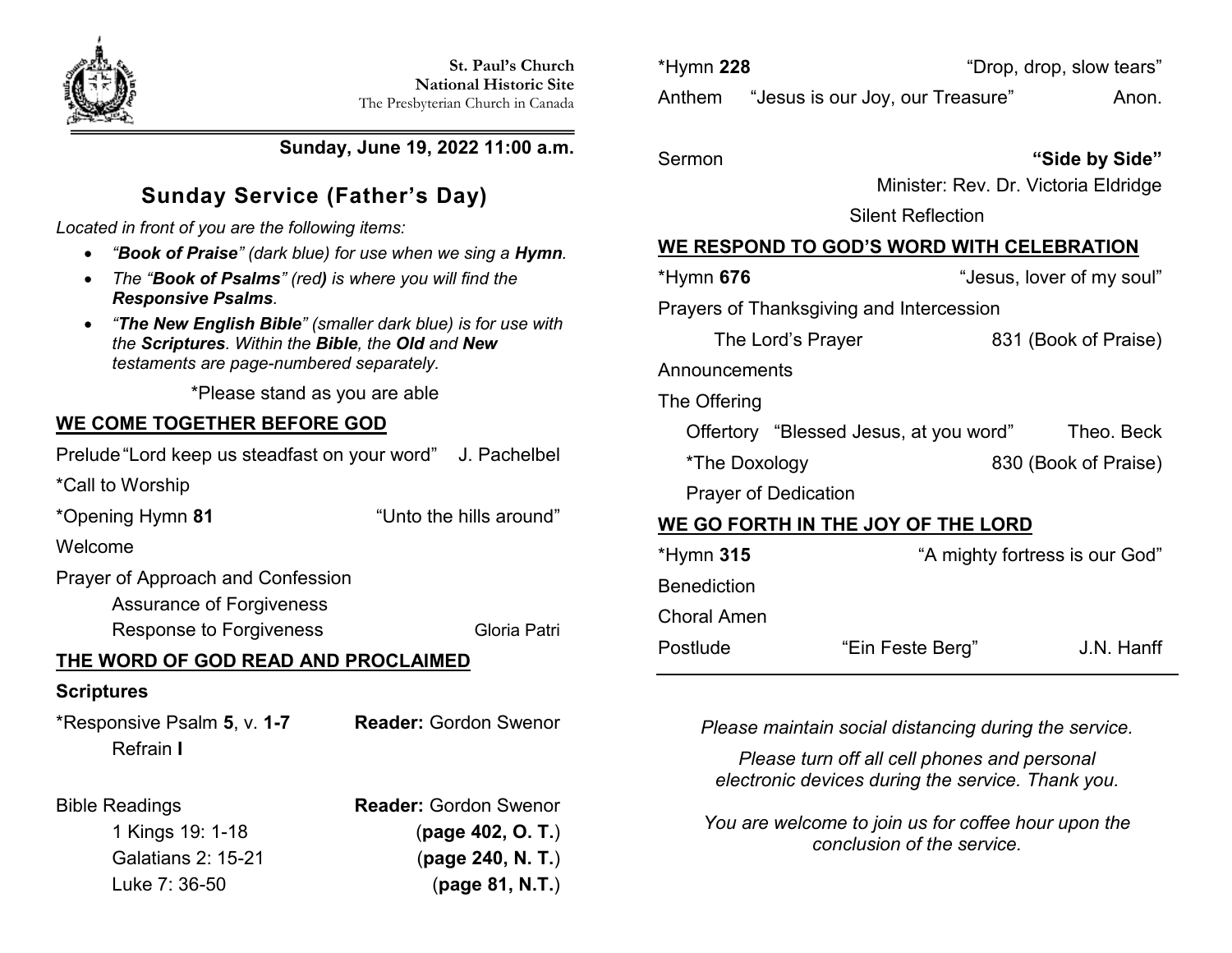#### **Land Acknowledgement**

St. Paul's is situated on the traditional territories of the Erie, Neutral, Huron-Wendat, Haudenosaunee, and Mississaugas. This land is covered by the Dish With One Spoon Wampum Belt Covenant, which was an agreement between the Haudenosaunee and Anishinabek to share and care for the resources around the Great Lakes. All peoples have been invited into this treaty in the spirit of peace, friendship and respect. We further acknowledge that this land is covered by the Between the Lakes Purchase, 1792, between the Crown and the Mississaugas of the Credit First Nation.

Land acknowledgments are essential as we move forward on a path to reconciliation and are guided by the Truth and Reconciliation Commission's 94 Calls to Action.

#### **St. Paul's is an Inclusive and Affirming Congregation**

The church is called to be a welcoming, nurturing, loving and supportive community—a true church family. As affirmed by the 2021 General Assembly, all people whatever their sexual orientation or gender identity are equally beloved by God. The Session of St. Paul's endorses these truths and will strive to create a church where all people are included and affirmed.



*An automated external defibrillator is available in the hallway outside the office.*



**St. Paul's Presbyterian Church - A National Historic Site**  70 James Street South, Hamilton, Ontario L8P 2Y8 [www.stpaulshamilton.ca](http://www.stpaulshamilton.ca/) 905 522 279[2 info@stpaulshamilton.ca](mailto:info@stpaulshamilton.ca)

**St. Paul's Vision Statement St. Paul's Presbyterian Church is a Christian community in downtown Hamilton, embodying Jesus' acceptance and love of all people and supporting the growth of God's people in faith and service.**

| <b>Minister (Guest):</b>                             | Rev. Dr. Victoria Eldridge |
|------------------------------------------------------|----------------------------|
| <b>Clerk of Session:</b>                             | Jer Dubash                 |
| <b>Director of Music:</b>                            | <b>Blair Havers</b>        |
| Custodian:                                           | <b>Ruparain Sydney</b>     |
| <b>Office Administrator (Interim): Gordon Swenor</b> |                            |

#### **WELCOME TO ST. PAUL'S**

We are glad you have come to worship God with us today, and hope you will experience the presence of Christ among us.

| <b>USHERS:</b> | North Aisle: Arlene Swenor |
|----------------|----------------------------|
|                | South Aisle: Heather Pirie |

**GREETER:** Trish Haycock